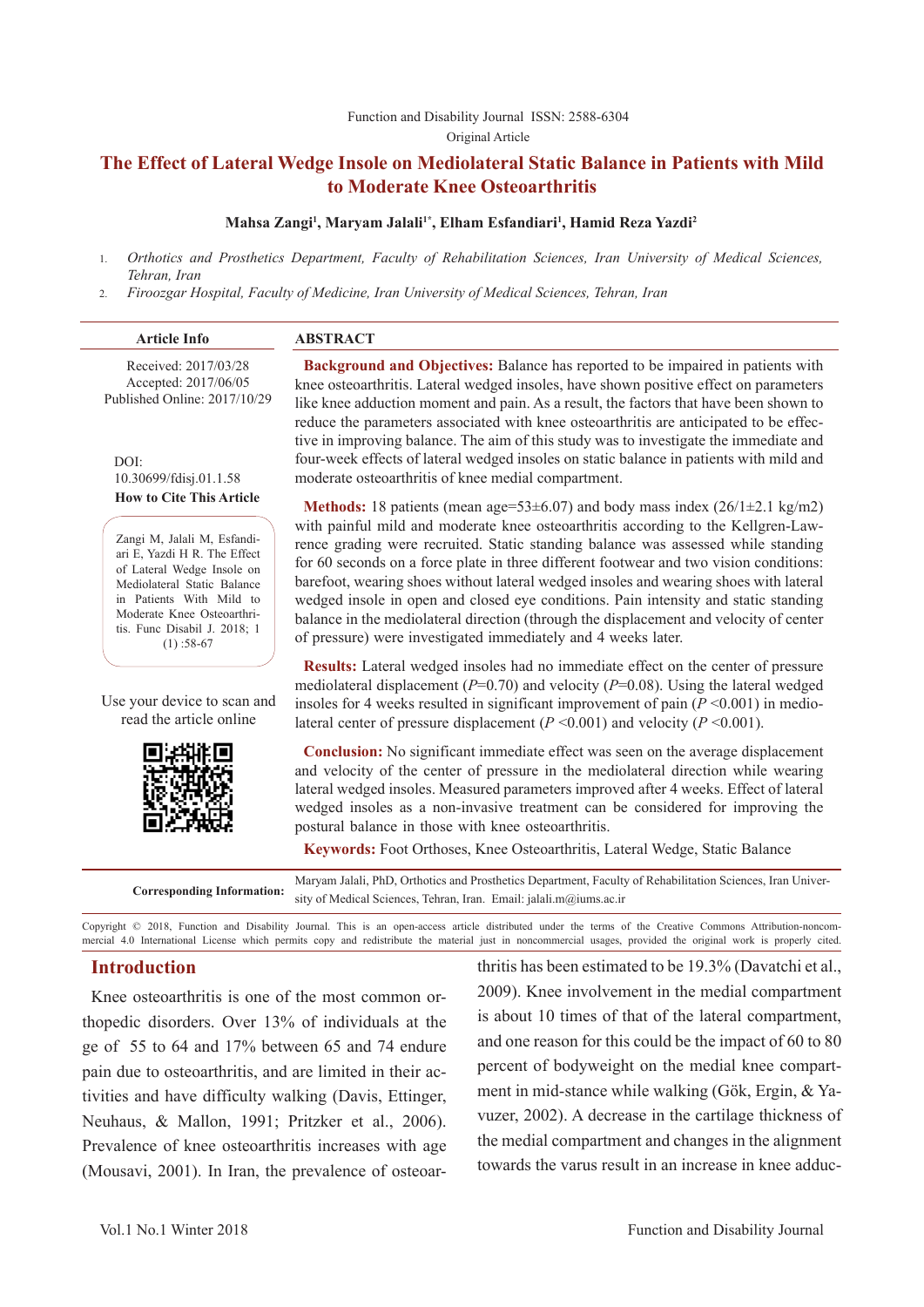tion moment, which increases the risk and progression of the osteoarthritis and also damage to the articular cartilage (Katsuragawa, Fukui, & Nakamura, 1999), and hence imbalance of the knee muscles (Sohrabi, Khademi-Kalantari, AkbarZadeh-Baghban, Rezaee, & Hosseini, 2014). Among the disorders reported in individuals diagnosed with knee osteoarthritis is balance impairment (Ganesan, Lee, & Aruin, 2014). Various factors such as impairment of proprioception resulting from defects in joint cartilage and surrounding structures are proposed as the balance impairing mechanism in these individuals (Kahlaee, Sadeghi, Jamebozorgi, & Yousefian Molla, 2015). Maintaining balance is an important indicator of physical function and prevents falls (Sadeghi & Alirezaei, 2008). Falls can have serious consequences such as fractures, loss of independence and other skeletal injuries (Hassan, Doherty, Mockett, & Doherty, 2002). In the previous literature, mediolateral balance impairment, both in standing and in balance challenging activities increase the risk of fall extra space before parentheses (Brauer, Burns, & Galley, 2000).

In management of knee osteoarthritis, non-surgical treatments such as physiotherapy, pharmacologic therapy or use of orthoses like shoe modifications or insoles are considered the initial therapeutic approaches (Mousavi, 2001). The aims of these therapies are to reduce pain, enhance physical function and also minimize other complications of the disease such as balance impairment and fall (Alshawabka, Liu, Tyson, & Jones, 2014). Among the common orthoses used in this condition are lateral wedged insoles. Lateral wedge insoles increase the foot pronation and results in lateral displacement of the center of pressure. As a result, knee adduction moment, load onto the medial compartment and pain decrease and changes in foot mechanics indirectly affect the knee (Ahmadi, Forghany, Nester, & Jones, 2014). Despite prescribing lateral wedged insoles as a means of managing osteoarthritis of the knee joint (Maly, Culham, & Costigan, 2002), studies that have been carried out on balance have more often used clinical tests or reported the immediate effects of lateral wedged insoles on velocity and displacement of the center of pressure

(Hsieh, Lee, Lo, & Liao, 2013).

Therefore, in order to obtain a better outlook on the effect of lateral wedged insoles on osteoarthritis, the immediate and 4-week effects of using lateral wedged insoles on the static balance in patients with mild and moderate knee medial compartment osteoarthritis has been studied.

# **Material and Methods**

The current study is an interventional and quasi-experimental type. The committee of ethics of Iran University of Medical Sciences has approved the research and its phases. The participants were among patients visited at Firoozgar hospital, took part in the study after completing the consent form. The sampling method was non-probability sampling technique. The criteria to participate in the study included grades II and III osteoarthritis of medial knee compartment based on the Kellgren & Lawrence (K&L) classification in at least one knee (Ahmadi et al., 2014), with the age 40 years and above, and knee pain while walking scored 3 or more based on the Visual Analogue Scale. Participants were introduced to the researcher by the orthopedic specialist. The criteria considered for exclusion included individuals with isolated patellofemoral joint osteoarthritis, lateral compartment osteoarthritis of tibiofemoral joint, type I or IV osteoarthritis, neuromuscular problems, previous surgical records of the knee or injection of corticosteroids during the past 5 months (Ahmadi et al., 2014), and using foot ortheses during the past 6 months or using assistive devices while walking.

# **Instruments**

Static balance was measured using a Kistler force plate (Swiss, AMTI) with a frequency of 1000 Hz in the biomechanics laboratory of orthotics and prosthetics department (faculty of Rehabilitation Sciences, Iran University of Medical Sciences).

## **Therapeutic Intervention**

In this study, medical insoles with 5° lateral wedge (figure 1) made of high density ethyl vinyl acetate (EVA) were used (Hsieh et al., 2013). In the current study, the insoles gradually become thinner near the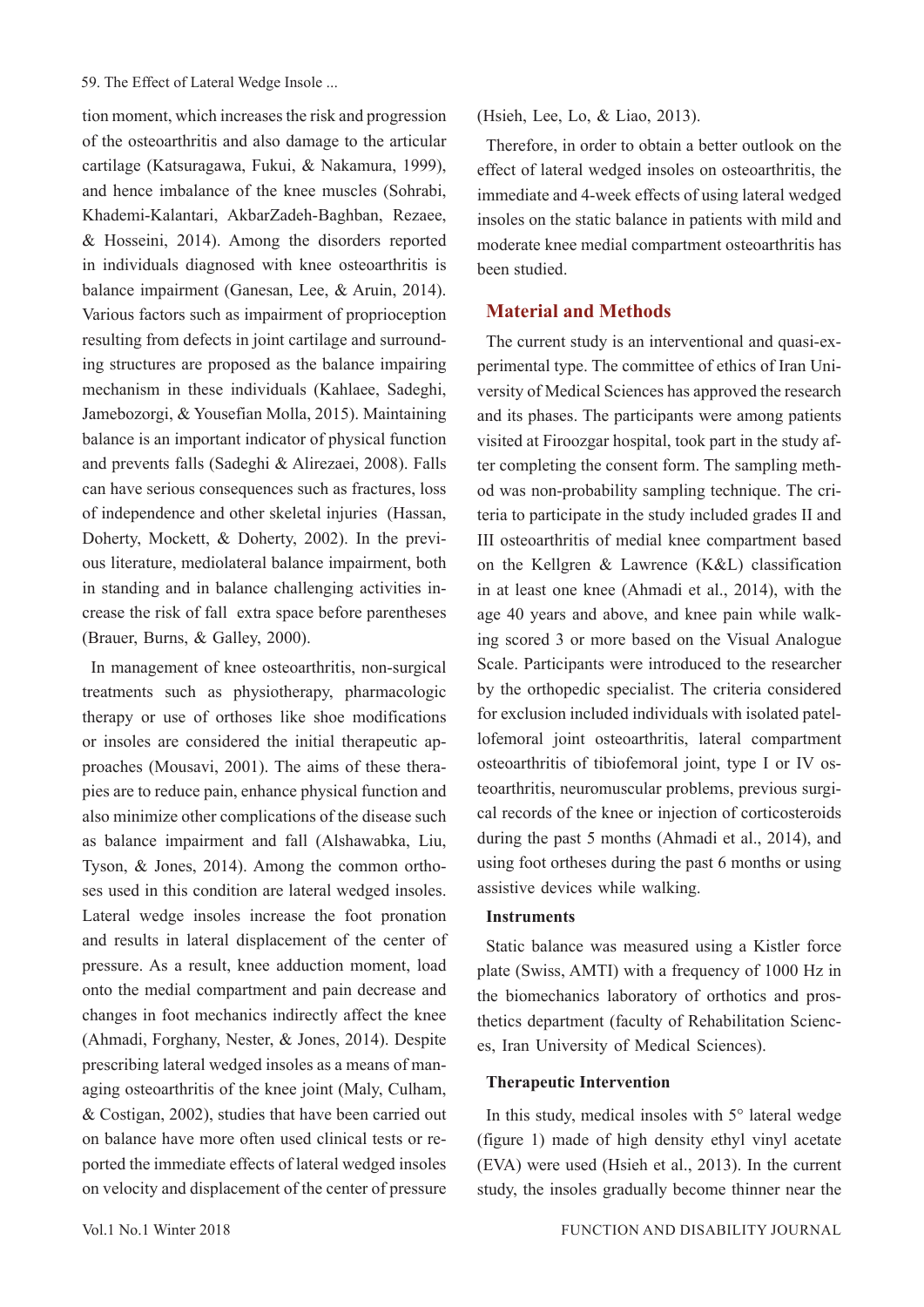head of the metatarsals and reach a thickness of 4.5 mm in order to ensure a comfortable fit in the shoe (Russell & Hamill, 2011). Insoles are built based on conventional patterns and the wedge is created along the entire insole length. The high density EVA is resistant enough against pressure, so that the wedge shape of insoles remains intact during the 4 weeks of use. However, the flexibility of material was also considered in order to provide enough comfort while wearing orthoses in the shoe and push-off phase of walking. Lateral wedged insoles were placed beneath the shoe lining of the involved limbs of individuals with knee osteoarthritis and an insole without wedge was placed for the opposite limbs (in unilateral cases). Insoles were placed in their own shoe. Prior to their attendance at the laboratory, the participants were reminded of shoe characteristics including shoe heel, toe box, adequate shoe size and depth, slip resistance, and etc. (Iglesias, de Bengoa Vallejo, & Pena, 2012).



*Fig 1. Full-length lateral wedged insoles*

#### **Procedure**

To measure the pain of individuals, the visual analogue scale was used at the beginning and end of the study. With regard to the severity of pain they felt in the joint, participants were asked to mark the pain on a 10 cm line (Parkes et al., 2013). Also, to evaluate the qualitative effect during 4 weeks, they were asked to use the insole for at least 5 to 10 hours during their daily activities and make note of the applications and problems associated with using the insoles (Toda & Segal, 2002). In fact, the study duration was 4 weeks, and the patients were supposed to use the insoles during these four weeks as assigned and return to the testing site (biomechanics laboratory of orthotics and prosthetics department at IUMS rehabilitation sciences faculty) after four weeks. All tests were done at the beginning of the study and four weeks afterwards.

The evaluation of static balance was done in three conditions; barefoot (without shoes), wearing shoes without lateral wedged insoles, and wearing shoes with lateral wedged insoles.

Prior to carrying out the tests, the procedure was completely depicted for the participants and they were notified of the significance of their cooperation. A 2-minute break was given to the participants between each test and they were asked to immediately inform if they felt tired during the test. Selecting the test conditions for each individual was completely random. Each test condition was repeated three times and reference data was calculated from the average of these three repetitions. Participants were asked to stand on both parallel feet steadily. Arms were placed along the body and breathing was normal (Ahmadi et al., 2014). Data collection and recording began from the point where the participant was in a stable condition on the force plate and this continued for 60 seconds.

In order to evaluate the effect of visual information on balance control, the tests were done in both conditions of eyes open and closed. All measurements were repeated four weeks after using the lateral wedged insoles.

## **Data Analysis**

The center of pressure parameters for evaluating balance stability in this study include velocity and displacement of the center of pressure in the mediolateral direction in three footwear conditions of barefoot, with shoes having lateral wedged insoles, shoes and two vision conditions; eyes open and closed.

A low pass filter with a cut off frequency of 10 Hz (Ganesan et al., 2014) applied to the data. The mid 20 seconds of recordings were used and static balance was measured by means of average displacement and velocity of the center of pressure in mediolateral direction using MATLAB software (version 2.0, R14, 7.0.4.365) (Satvati, Karimi, Tahmasebi Boldaji, & Pool).

#### Statistical Analysis

All analyses were done through SPSS software. To obtain conformity of the data with normal distribu-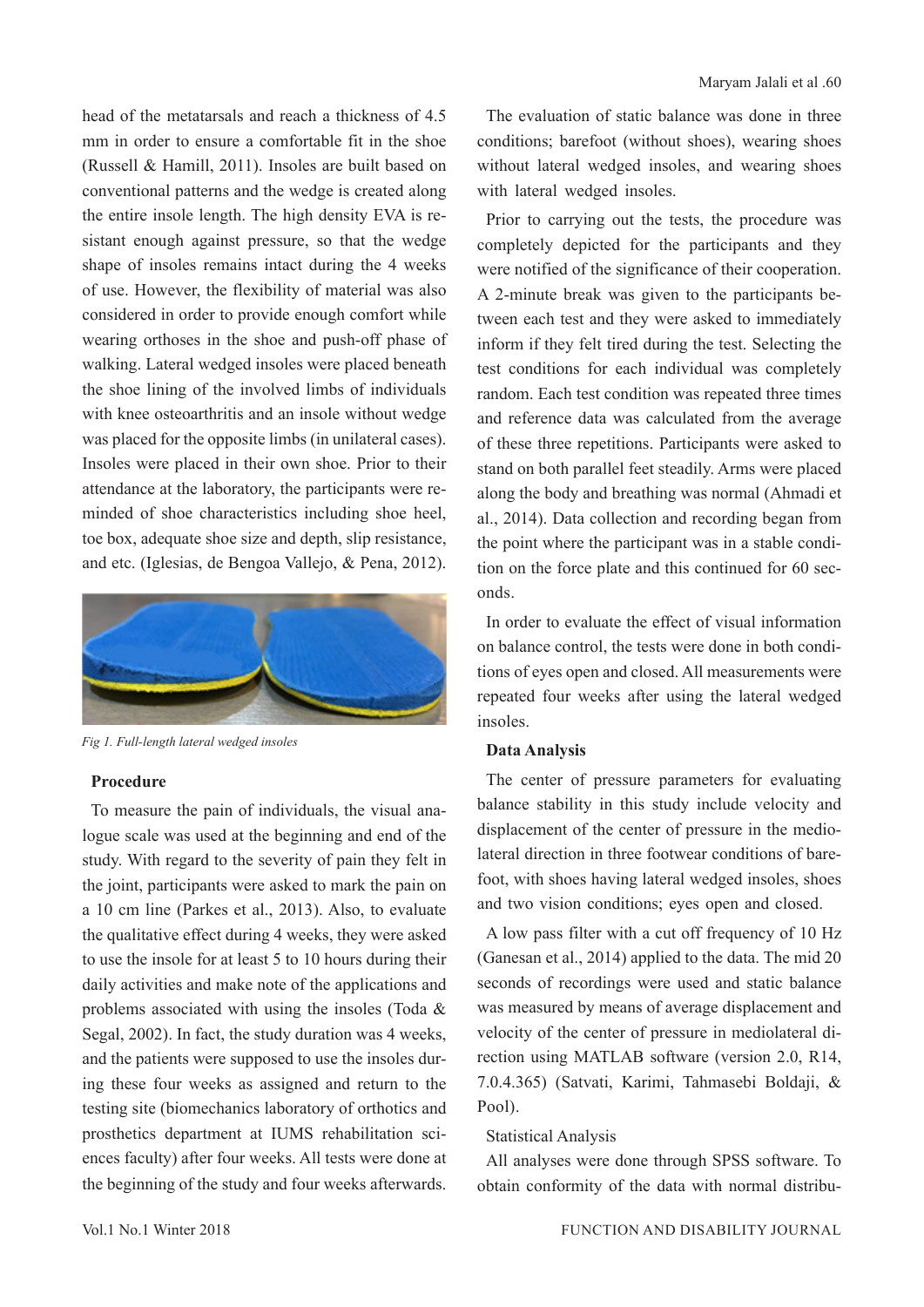tion, the Kolmogorov-Smirnov test was used. With regard to the normal distribution of data, repeated measure analysis of variance was carried out for inferential analysis of data. Significance level was considered to be 0.05.

# **Results**

18 patients (3 males and 15 females) with mild and moderate knee osteoarthritis (medial compartment) with a mean age of 53±6.1 years and BMI of  $26\pm2.1.1$  kg/m2 took part in the study. 61.1% of the patients had grade II osteoarthritis and 38.9% of the patients diagnosed with grade III. The average pain of these patients based on the visual analogue scale was  $6.5\pm2.5$  at the beginning of the study, and 4 weeks later it reached 4.9±2.6 (*P*=0.001).

The mean and standard deviation of results obtained from the displacement of center of pressure in mediolateral direction are shown in table (1).

Results of the repeated measure analysis (table 2) showed a significant difference in the main effect of visual status (open and closed eyes) (*P*=0.02, F=6.49), the main effect of time  $(P<0.001, F=29.1)$  and the interaction effect of intervention, time and visual status  $(P=0.03, F=3.9)$  on the average displacement of center of pressure in mediolateral direction.

The mean and standard deviation of the obtained results of the quantitative analysis of center of pressure velocity in mediolateral direction are shown in table 3.

Repeated measure analysis results (table 4) show a significant difference in the main effect of visual status on velocity in the mediolateral direction  $(P=0.0004, F=11.3)$  and the main effect of time (*P*<0.001, F=34.8).

*Table 1. Mean and standard deviation for center of pressure displacement in mediolateral direction*

| <b>Orthotic intervention</b> Visual Status |             | <b>Time</b>        | Mean (mm) | <b>Standard deviation (mm)</b> |
|--------------------------------------------|-------------|--------------------|-----------|--------------------------------|
|                                            |             | Beginning of study | 23.0      | 9.5                            |
| Barefoot                                   | Eyes open   | After 4 weeks      | 19.3      | 6.5                            |
|                                            | Eyes closed | Beginning of study | 25.4      | 9.7                            |
|                                            |             | After 4 weeks      | 21.7      | 6.1                            |
| Shoes without insoles                      | Eyes open   | Beginning of study | 22.4      | 8.0                            |
|                                            |             | After 4 weeks      | 20.03     | 4.9                            |
|                                            | Eyes closed | Beginning of study | 26.4      | 8.4                            |
|                                            |             | After 4 weeks      | 17.3      | 5.9                            |
| Shoes with insoles                         |             | Beginning of study | 22.7      | 9.0                            |
|                                            | Eyes open   | After 4 weeks      | 15.9      | 8.2                            |
|                                            | Eyes closed | Beginning of study | 26.2      | 7.8                            |
|                                            |             | After 4 weeks      | 22.2.     | 7.9                            |

*Table 2. Repeated measure analysis of variance (displacement of center of pressure in mediolateral direction)*

|                                                                                       | F    | Df             | $\boldsymbol{P}$      | <b>Partial Squared</b> |
|---------------------------------------------------------------------------------------|------|----------------|-----------------------|------------------------|
| Main Effect of Intervention (Bare feet, shoes without insoles, shoes<br>with insoles) | 0.34 | 1.4            | 0.70                  | 0.02                   |
| Main effect of visual status                                                          | 6.5  |                | $0.02 \triangleleft$  | 0.2                    |
| Main effect of Time (beginning of study and one month later)                          | 29.1 |                | $0.001 \triangleleft$ | 0.6                    |
| visual Status*Interaction effect of Intervention                                      | 2.1  | 2              | 0.13                  | 0.76                   |
| Interaction effect of time                                                            | 0.27 | 2              | 0.76                  | 0.01                   |
| visual status*Interaction effect of time                                              | 0.69 |                | 0.41                  | 0.03                   |
| intervention*visual status*Interaction effect of time                                 | 3.9  | $\mathfrak{D}$ | $0.03 \triangleleft$  | 0.1                    |

*♦Significance level is considered 0.05.*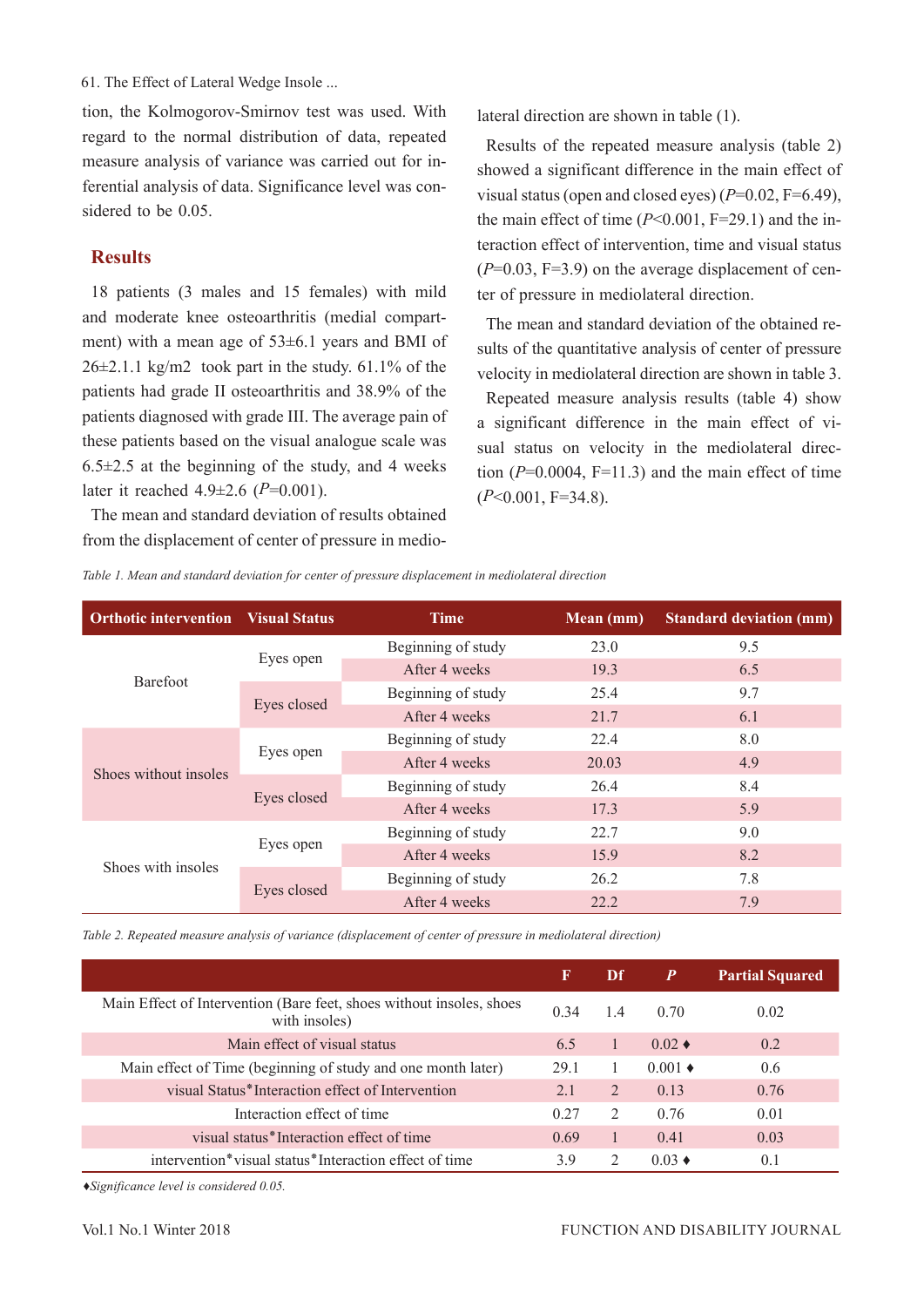|  |  |  | Table 3. Mean and standard deviation for center of pressure velocity in mediolateral direction |  |
|--|--|--|------------------------------------------------------------------------------------------------|--|
|  |  |  |                                                                                                |  |

| <b>Orthotic</b><br>intervention | <b>Visual Status</b> | <b>Time</b>        | Mean (mm/s) | <b>Standard deviation</b><br>(mm/s) |
|---------------------------------|----------------------|--------------------|-------------|-------------------------------------|
|                                 |                      | Beginning of study | 6.2         | 2.2                                 |
| Barefoot                        | Eyes open            | After 4 weeks      | 5.6         | 1.8                                 |
|                                 |                      | Beginning of study | 8.3         | 2.7                                 |
|                                 | Eyes closed          | After 4 weeks      | 7.1         | 2.2                                 |
| Shoes without insoles           |                      | Beginning of study | 6.6         | 2.2                                 |
|                                 | Eyes open            | After 4 weeks      | 6.1         | 1.3                                 |
|                                 | Eyes closed          | Beginning of study | 9.4         | 3.2                                 |
|                                 |                      | After 4 weeks      | 7.1         | 2.1                                 |
|                                 |                      | Beginning of study | 6.6         | 2.1                                 |
| Shoes with insoles              | Eyes open            | After 4 weeks      | 5.9         | 1.7                                 |
|                                 |                      | Beginning of study | 9.5         | 2.1                                 |
|                                 | Eyes closed          | After 4 weeks      | 8.2         | 2.3                                 |

*Table 4. Repeated measure analysis of variance (velocity parameter for center of pressure in mediolateral direction)*

|                                                                                                     | F    | Df            | P-value                | <b>Partial Squared</b> |
|-----------------------------------------------------------------------------------------------------|------|---------------|------------------------|------------------------|
| Main Effect of Intervention (shoes without insoles, shoes with ortho-<br>sis, and without orthosis) | 2.6  | $\mathcal{L}$ | 0.086                  | 0.2                    |
| Main effect of Visual Status                                                                        | 11.3 |               | $0.0004 \triangleleft$ | 0.6                    |
| Main effect of Time                                                                                 | 34.8 |               | $0.001 \triangleleft$  | 0.3                    |
| visual status*Interaction effect of Intervention                                                    | 1.4  | 1.31          | 0.245                  | 0.3                    |
| intervention*Interaction effect of time                                                             | 0.2  | $\mathcal{L}$ | 0.747                  | 0.02                   |
| visual status*Interaction effect of time                                                            | 12.3 |               | $0.003 \triangleleft$  | 0.4                    |
| intervention*visual status*Interaction effect of time                                               | 0.9  | $\mathcal{L}$ | 0.390                  | 0.1                    |

# **Discussion**

One of the most important criteria in fall prediction is the center of pressure displacement in mediolateral direction. Previous studies have reported a decrease or inability to control body balance in mediolateral direction, even while doing the least challenging activities or while standing, which has an increased risk of falling (Maki, Holliday, & Topper, 1994). The aim of this study was to evaluate the effect of lateral wedged insoles on static balance of individuals diagnosed with osteoarthritis of the medial compartment of tibiofemoral joint. In this research, medical insoles with 5° lateral wedges were used. The wedge degree was used based on Kerrigan's study (Kerrigan et al., 2002), which recommended the use of 5° for the lateral wedge. Higher degree wedges would result in discomfort based on previous literature. The full-length lateral wedge is known to have more effects on adduction moment in comparison with heel only wedges.

Results of the current study show an insignificant difference in the average displacement and velocity of the center of pressure in mediolateral direction due to immediate use of lateral wedged insoles. In a number of previous studies (Iglesias et al., 2012), the immediate effect of using lateral wedged insoles on the average displacement and velocity of center of pressure in mediolateral direction was also insignificant, similar to the present study. However, in the study by Ganesan et al. (Ganesan et al., 2014) standing on the surface with lateral wedge compared to the flat surface decreased the average displacement and velocity of the center of pressure. In this study, no change was observed in the velocity of the center of pressure in mediolateral direction while standing on a lateral wedge. In analyzing the results, the authors consider this change in displacement of the center of pressure in mediolateral direction to be related to changes in limb alignment, especially those of the hip and an-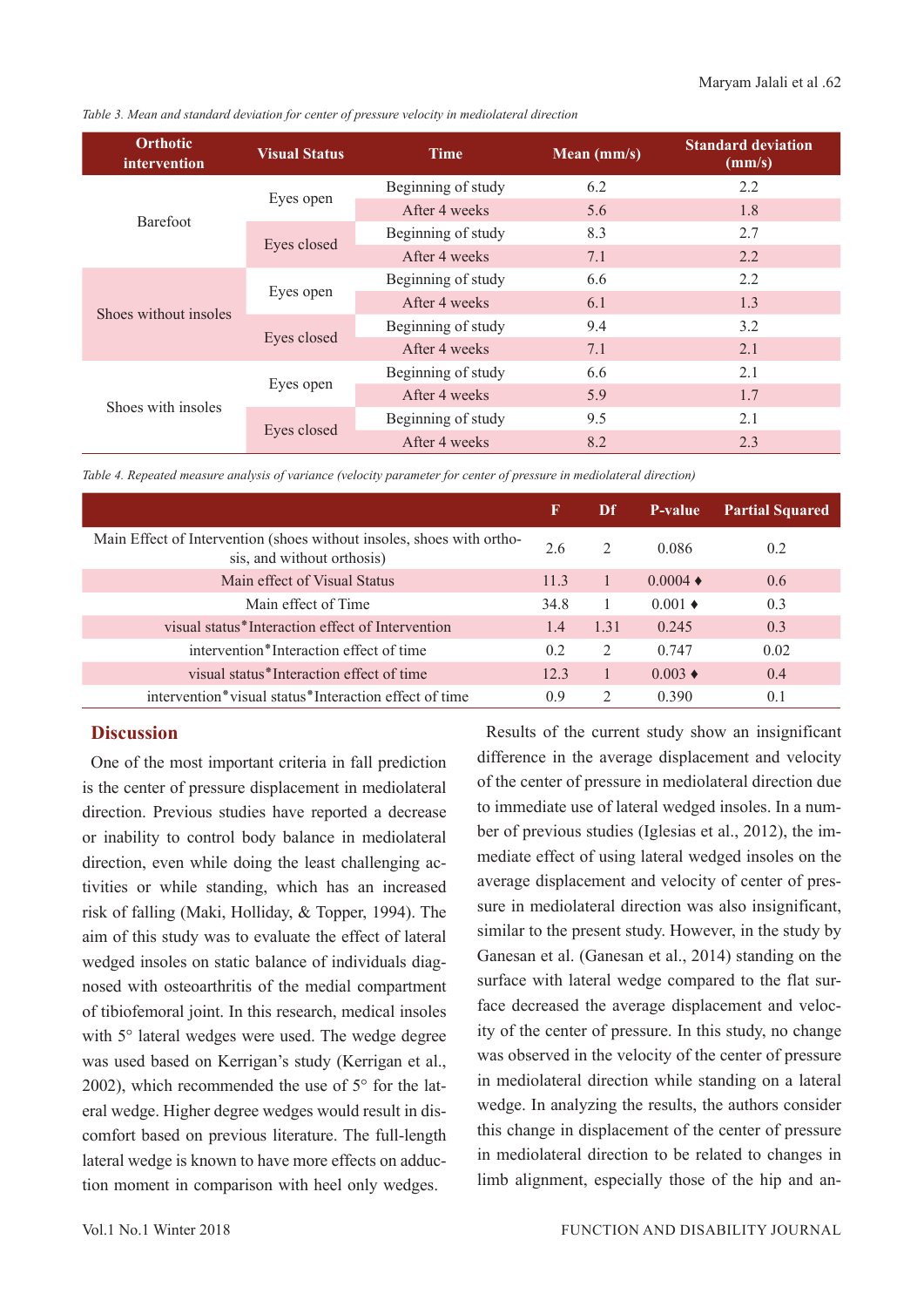kle and probable changes in muscular activity. It is noteworthy that the wedges used in Ganesan's study were 10 degrees, which is not the size used in clinical conditions. The participants of their study were also healthy young individuals, which makes the comparison of results with the current study difficult. In a follow up on the factors other than the immediate change of alignment as an effective factor in the influence of lateral wedged insoles on balance, the effects of using them after a period of four weeks was also evaluated in the current study. On the other hand, a comparison of results in two conditions of barefoot and shoes without insoles in the current study indicates that the average effect of these two conditions did not have a significant difference.

The results obtained from this study show the improvement of average displacement and velocity of the center of pressure in mediolateral direction after four weeks of using lateral wedged insoles in patients with mild and moderate osteoarthritis of the knee. A look at the previous literature shows a decrease in load on the medial knee compartment (R. S. Hinman, Bowles, & Bennell, 2009; Hsieh & Lee, 2014), decrease in adduction moment (R. S. Hinman, Bowles, Metcalf, Wrigley, & Bennell, 2012) and pain reduction (Lawson et al., 2015) after using lateral wedges. Significant pain reduction after four weeks of wearing lateral wedges in shoes was observed in the present study (p=0.001). The results of studies which evaluated the relationship between balance and pain demonstrate that pain can be an independent predictor of performance and balance, and patients who felt more pain also experienced greater imbalance and performance inabilities. Improvement in balance is most often seen with pain reduction in these individuals (Menz & Lord, 2001). Hence, pain reduction can be considered as a probable factor in improving the evaluated parameters after four weeks of using the lateral wedge in this study. Another study, the effect of custom made insoles on patients with knee osteoarthritis, immediate and also during the follow up period of 1, 3 and 6 months, showed that the midterm use of custom made insoles (1 month follow up), while causing pain reduction and improvement in performance and

physical activity, did not have an influence on postural stability in the mediolateral direction. The insole used in this study had a 5-degree wedge. However, in the insoles used in this study, great attention was given to preserving the subtalar neutral position and the medial longitudinal arch. In fact, the focus of this study was on the custom made insoles and on preventing excessive pronation while using lateral wedges by preserving the medial longitudinal arch. Balance evaluation was also carried out with the Biodex system.

The use of orthoses might result in an increase in somatosensory feedback necessary to control the posture, increase mechanical balance of the ankle and reduce postural sway with the passage of time (Iglesias et al., 2012). Increasing foot contact with the surface and changing the distribution of foot sole pressure can improve the somatosensory feedback necessary for long-term postural stability.

It has been shown in various research studies that the postural sway standing on both feet with closed eyes is greater than with open eyes, which is in agreement with the results of the current study (Ahmadi et al., 2014; R. Hinman, Bennell, Metcalf, & Crossley, 2002; Hsieh & Lee, 2014). In fact, in all the studies evaluated, the closed eye condition results in an increase in excursion of the center of pressure and velocity compared with the opened eye. In closed eye condition, the role of the vision on preserving postural control is lost. Controlling balance requires visual, vestibular, and somatosensory contributions, central integrity in the brain and dynamic responses. In the current study, the interaction effect of time and visual status on velocity of the center of pressure in mediolateral direction was significant (p=0.003). Visually inspecting the data (the interaction effect graph of these parameters) showed that improving the balance after four weeks of using lateral wedged insoles is more evident in closed eye condition. Considering the greater imbalance in closed eye condition, this result is of great significance. With regards to the average displacement of the center of pressure, the interaction effect of time, visual status and intervention was also significant. It is noteworthy that these results should be interpreted more cautiously and improvement in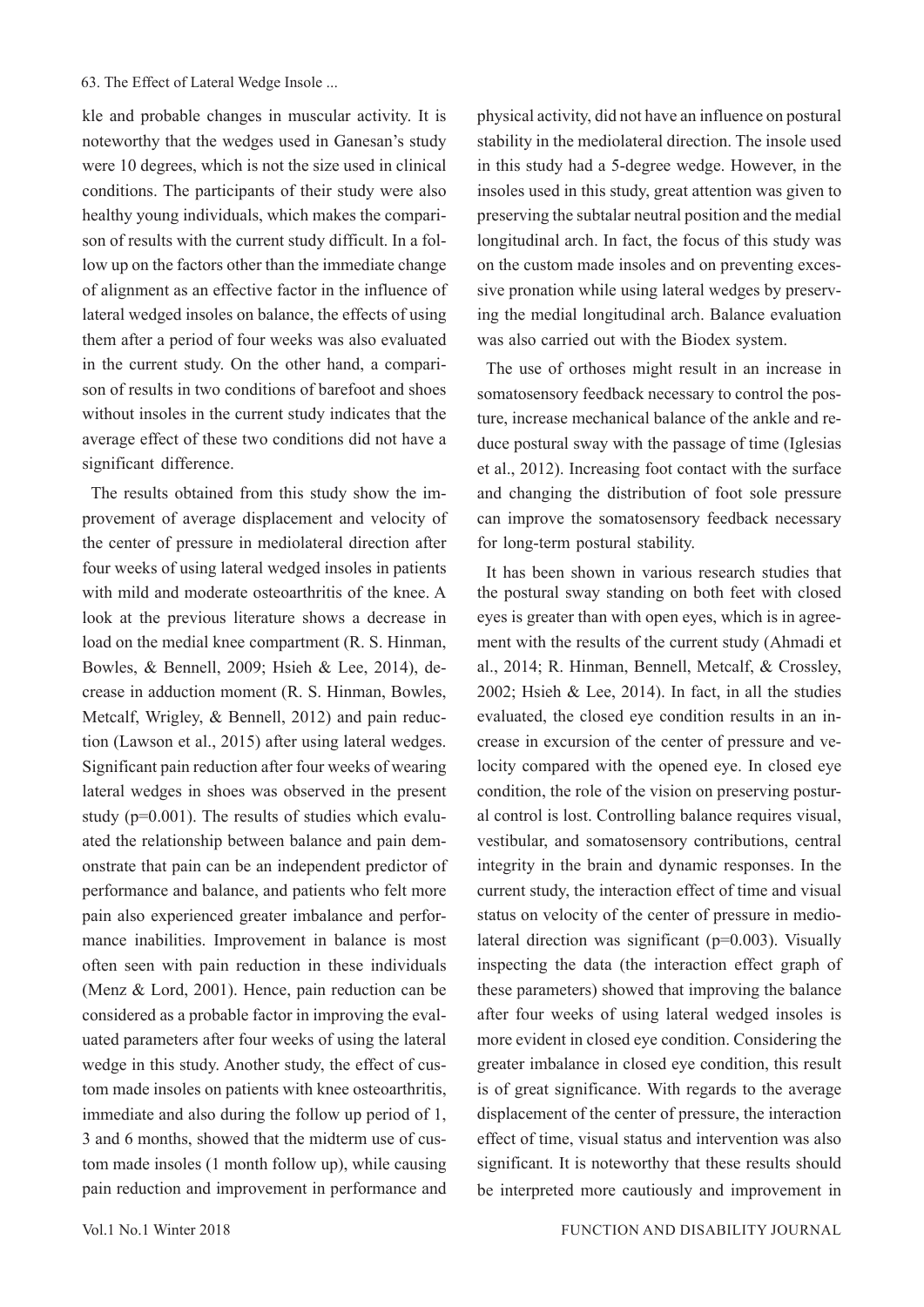### **Limitations**

This study was carried out on mild and moderate knee osteoarthritis patients and the results cannot be generalized to other grades of osteoarthritis. Drug use and dosage in the evaluated patients were not controlled. Also, hours of using the lateral wedged insoles during the four week time period was reported by the participants themselves. It is recommended to use objective tools to measure the duration of time. Insoles are used to evaluate the effect of time on using lateral wedged insoles on balance control. In this study, in order to generalize the results to more natural and non-laboratory conditions, the participants own shoes were used. Therefore, the effect of participant's shoes on the results was not eliminated. Also, the assessment of balance was only limited to one plane.

# **Conclusion**

The results of the current study show that lateral wedges do not have an immediate effect on balance parameters of individuals diagnosed with osteoarthritis of the medial compartment of the tibiofemoral

# **References**

Ahmadi, F., Forghany, S., Nester, C., & Jones, R. (2014). Effects of laterally wedged insoles on static balance in patients with medial compartment knee osteoarthritis. Paper presented at the Journal of foot and ankle research. 7(Suppl 1), A22.

Alshawabka, A. Z., Liu, A., Tyson, S. F., & Jones, R. K. (2014). The use of a lateral wedge insole to reduce knee loading when ascending and descending stairs in medial knee osteoarthritis patients. Clinical Biomechanics, 29(6), 650-656.

Brauer, S. G., Burns, Y. R., & Galley, P. (2000). A prospective study of laboratory and clinical measures of postural stability to predict community-dwelling fallers. The Journals of Gerontology Series A: Biological Sciences and Medical Sciences, 55(8), M469-M476.

Davatchi, F., Banihashemi, A. T., Gholami, J., Faezi,

joint. However, after using lateral wedged insoles for four weeks, a reduction in postural sway (displacement and velocity) of these individuals in mediolateral direction was observed, which can be indicative of improved balance.

# **Ethical Considerations**

Participation of all individuals, after providing complete information about the goal and method of the study, was completely voluntary. Written consent was obtained from all participants. Information related to participants is kept confidential and the experiments posed no threat to the participants.

# **Acknowledgments**

We, hereby sincerely thank all members of the Orthotics and Prosthetics department (Rehabilitation Sciences Faculty of Iran University of Medical Sciences) who provided the research team with the necessary facilities to complete the study. We would also like to thank the participants who cooperated in this research. This paper is part of a master's thesis.

# **Conflict of Interest**

Authors declared no conflict of interest.

S. T., Forouzanfar, M. H., Salesi, M., Noorolahzadeh, E. (2009). The prevalence of musculoskeletal complaints in a rural area in Iran: a WHO-ILAR COPCORD study (stage 1, rural study) in Iran. Clinical rheumatology, 28(11), 1267-1274.

Davis, M., Ettinger, W., Neuhaus, J., & Mallon, K. (1991). Knee osteoarthritis and physical functioning: evidence from the NHANES I Epidemiologic Followup Study. The Journal of rheumatology, 18(4), 591-598.

Ganesan, M., Lee, Y.-J., & Aruin, A. S. (2014). The effect of lateral or medial wedges on control of postural sway in standing. Gait & posture, 39(3), 899-903.

Gök, H., Ergin, S., & Yavuzer, G. (2002). Kinetic and kinematic characteristics of gait in patients with medial knee arthrosis. Acta Orthopaedica Scandinavica, 73(6), 647-652.

Hassan, B., Doherty, S., Mockett, S., & Doherty, M.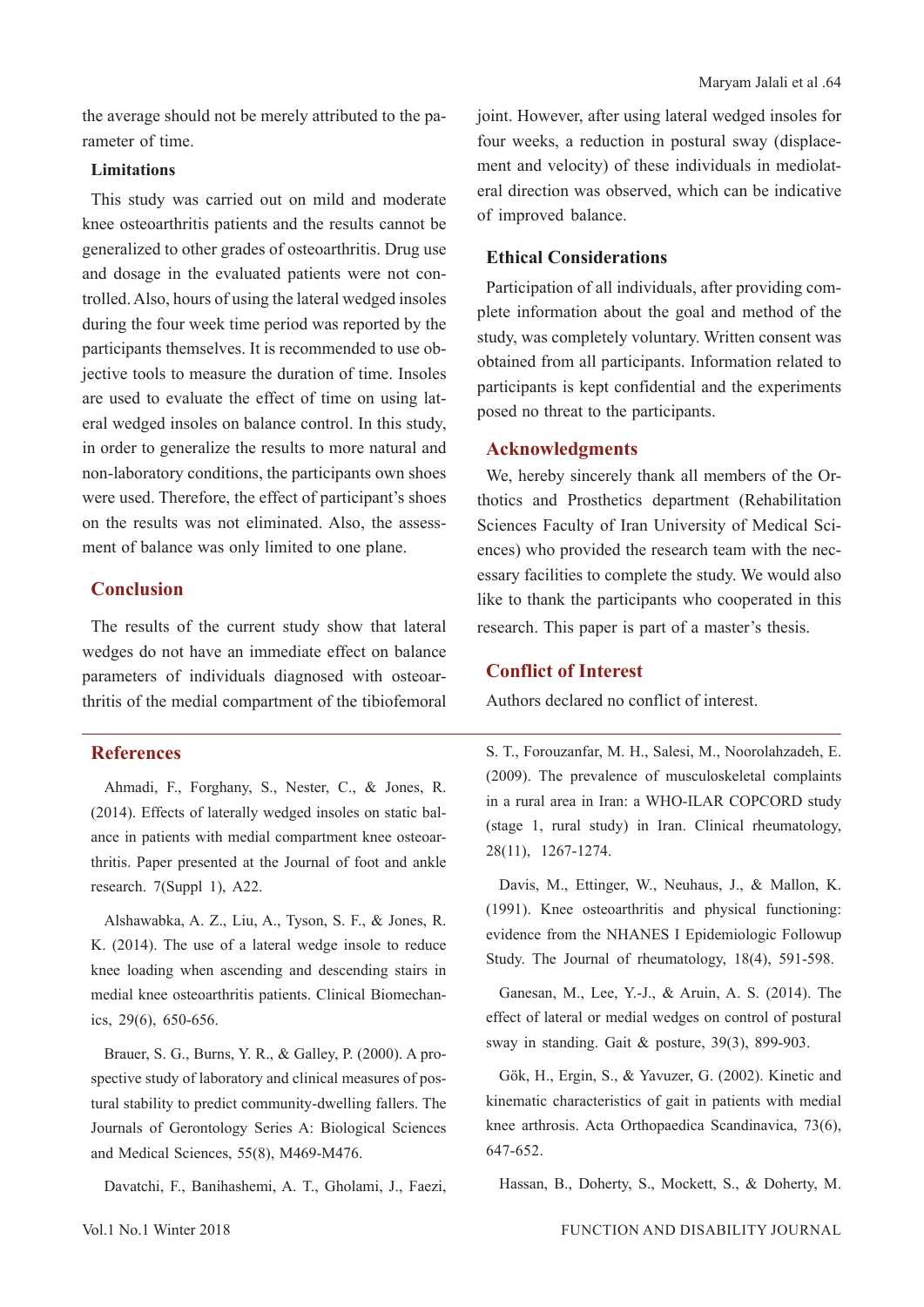(2002). Effect of pain reduction on postural sway, proprioception, and quadriceps strength in subjects with knee osteoarthritis. Annals of the rheumatic diseases, 61(5), 422-428.

Hinman, R. S., Bowles, K. A., & Bennell, K. L. (2009). Laterally wedged insoles in knee osteoarthritis: do biomechanical effects decline after one month of wear? BMC musculoskeletal disorders, 10(1), 146.

Hinman, R. S., Bowles, K. A., Metcalf, B. B., Wrigley, T. V., & Bennell, K. L. (2012). Lateral wedge insoles for medial knee osteoarthritis: effects on lower limb frontal plane biomechanics. Clinical Biomechanics, 27(1), 27- 33.

Hinman, R., Bennell, K., Metcalf, B., & Crossley, K. (2002). Balance impairments in individuals with symptomatic knee osteoarthritis: a comparison with matched controls using clinical tests. Rheumatology, 41(12),13881394.

Hsieh, R.-L., & Lee, W.-C. (2014). Immediate and medium-term effects of custom-moulded insoles on pain, physical function, physical activity, and balance control in patients with knee osteoarthritis. Journal of rehabilitation medicine, 46(2), 159-165.

Hsieh, R.-L., Lee, W.-C., Lo, M.-T., & Liao, W.-C. (2013). Postural stability in patients with knee osteoarthritis: comparison with controls and evaluation of relationships between postural stability scores and international classification of functioning, disability and health components. Archives of physical medicine and rehabilitation, 94(2), 340-346. e341.

Iglesias, M. E. L., de Bengoa Vallejo, R. B., & Pena, D. P. (2012). Impact of soft and hard insole density on postural stability in older adults. Geriatric Nursing, 33(4), 264-271.

Kahlaee, A. H., Sadeghi, H., Jamebozorgi, A., & Yousefian Molla, R. (2015). The effect of early progressive isotonic exercise therapy on balance control of patients with total knee replacement. Physical Therapy 5(1), 55-59.

Katsuragawa, Y., Fukui, N., & Nakamura, K. (1999). Change of bone mineral density with valgus knee bracing. International orthopaedics, 23(3), 164-167.

Kerrigan, D. C., Lelas, J. L., Goggins, J., Merriman, G. J., Kaplan, R. J., & Felson, D. T. (2002). Effectiveness of a lateral-wedge insole on knee varus torque in patients with knee osteoarthritis. Archives of physical medicine and rehabilitation, 83(7), 889-893.

Lawson, T., Morrison, A., Blaxland, S., Wenman, M., Schmidt, C. G., & Hunt, M. A. (2015). Laboratory-based measurement of standing balance in individuals with knee osteoarthritis: A systematic review. Clinical Biomechanics, 30(4), 330-342.

Maki, B. E., Holliday, P. J., & Topper, A. K. (1994). A prospective study of postural balance and risk of falling in an ambulatory and independent elderly population. Journal of gerontology, 49(2), M72-M84.

Maly, M. R., Culham, E. G., & Costigan, P. A. (2002). Static and dynamic biomechanics of foot orthoses in people with medial compartment knee osteoarthritis. Clinical Biomechanics, 17(8), 603-610.

Menz, H. B., & Lord, S. R. (2001). Foot pain impairs balance and functional ability in community-dwelling older people. Journal of the American Podiatric Medical Association, 91(5), 222-229.

Mousavi, S. M. E. (2001). The Identification of Influential Factors in Knee Osteoarthritis and Its Prevalence among Referals to Orthopedic Clinics in Tehran. Archives of Rehabilitation, 2(1), 14-20.

Parkes, M. J., Maricar, N., Lunt, M., LaValley, M. P., Jones, R. K., Segal, N. A., Felson, D. T. (2013). Lateral wedge insoles as a conservative treatment for pain in patients with medial knee osteoarthritis: a meta-analysis. Jama, 310(7), 722-730.

Pritzker, K., Gay, S., Jimenez, S., Ostergaard, K., Pelletier, J.-P., Revell, P., Van den Berg, W. (2006). Osteoarthritis cartilage histopathology: grading and staging. Osteoarthritis and cartilage, 14(1), 13-29.

Russell, E. M., & Hamill, J. (2011). Lateral wedges decrease biomechanical risk factors for knee osteoarthritis in obese women. Journal of Biomechanics, 44(12), 2286- 2291.

Sadeghi, H., & Alirezaei, F. (2008). The Effect of Water Exercise Program on Static and Dynamic Balance in El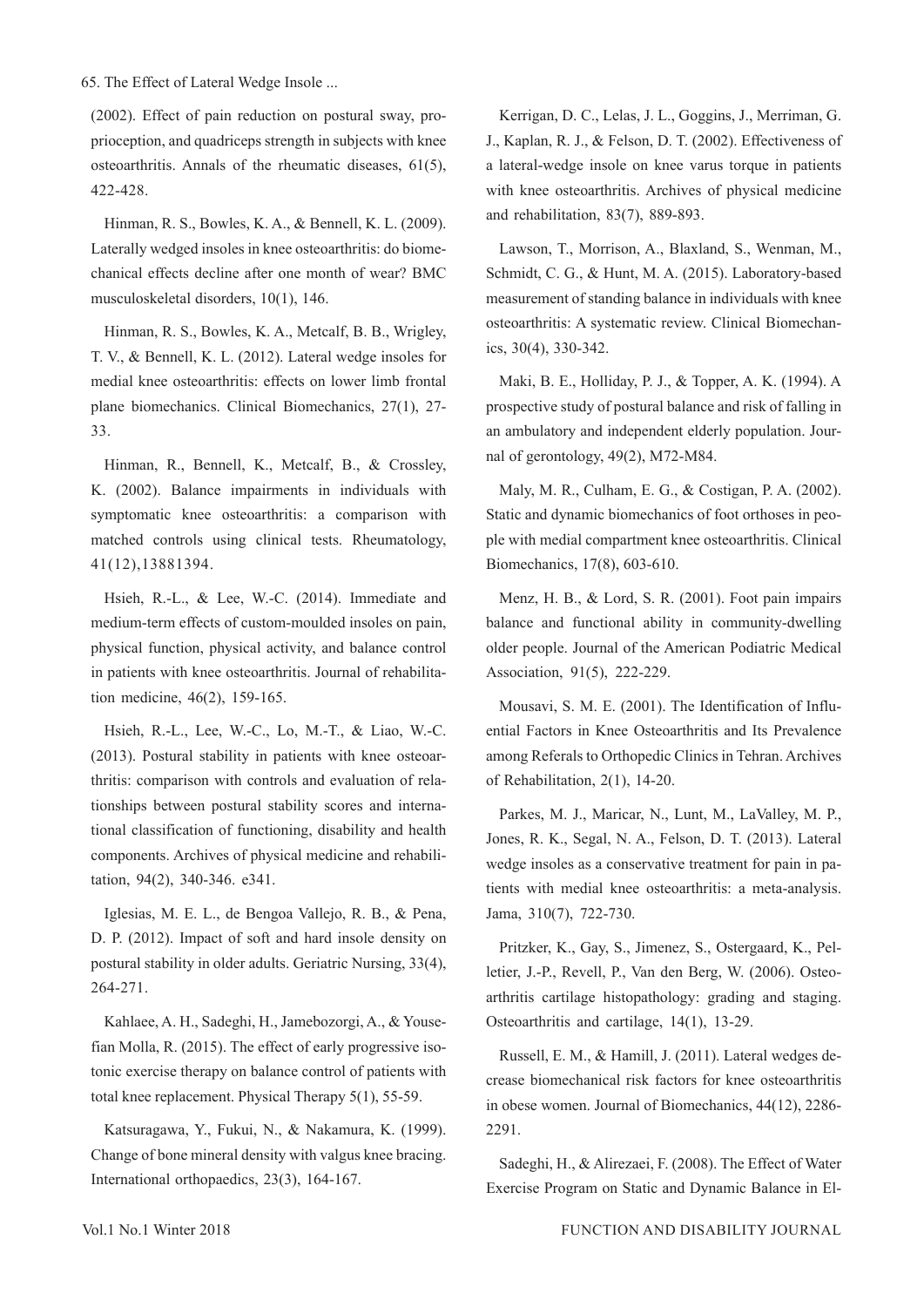derly Women. Iranian Journal of Ageing, 2(4), 402-409.

Satvati, B., Karimi, M., Tahmasebi Boldaji, R., & Pool, F. (2013). Standing stability evaluation in subjects with flat foot. J Res Rehabil Sci, 8(8): 1277-84.

Sohrabi, M., Khademi-Kalantari, K., AkbarZadeh-Baghban, A.-R., Rezaee, M., & Hosseini, S. M. (2014). Comparison of the effects of shoe orthotics on the replacement of center of pressure in patients with severe medial compartment knee osteoarthritis. Rehabilitation Medicine, 2(2).

Toda, Y., & Segal, N. (2002). Usefulness of an insole with subtalar strapping for analgesia in patients with medial compartment osteoarthritis of the knee. Arthritis Care & Research, 47(5), 468-473.